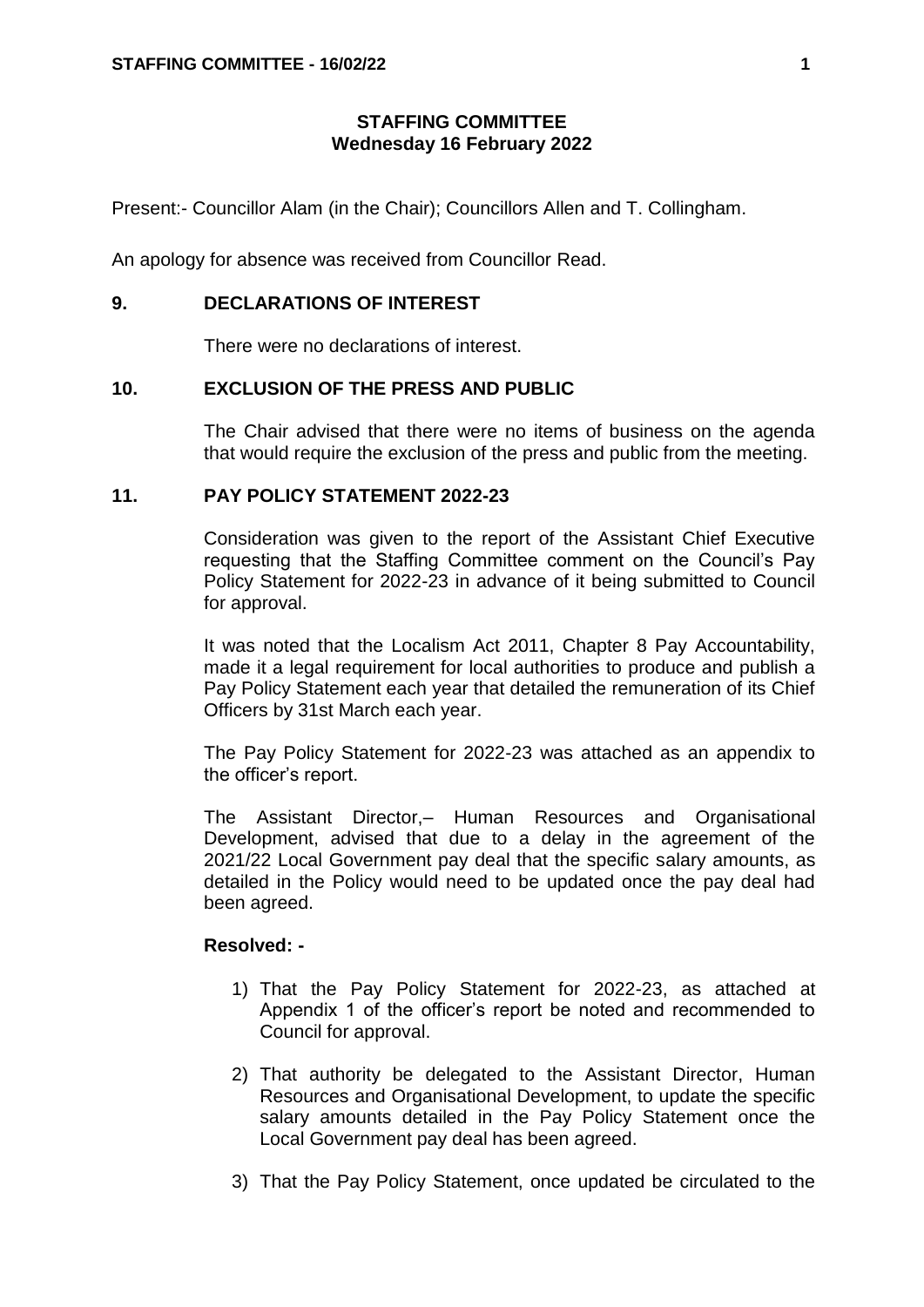members of the Staffing Committee.

## **12. GENDER PAY GAP 2020-21**

Consideration was given to the report of the Assistant Chief Executive that met the Council's obligations under the Gender Pay Reporting Legislation that had been introduced in 2017 requiring employers with 250 or more employees to publish annually statutory calculations showing how large the pay gap was between their male and female employees. It was noted that a positive pay gap indicated that men were paid more than women and a negative pay gap indicated that women were paid more than men.

The full Gender Pay Gap report for 2020-21 was attached as an appendix to the officer's report. The report stated that over recent years Council had seen significant reductions in its Gender Pay Gap, but that over the last year that it had remained broadly unchanged being 9.2% for 2020/21 compared to 9.1% during 2019/20.

The report highlighted key issues from the report for the Committee's consideration including:

- The median gender pay gap for the Council at the end of March 2021 had remained unchanged from the previous year, remaining at 11.2%.
- The Council's pay gap showed that overall men were still paid more than women, however, the figures compared favourably with the average UK gap of 15.4%
- In Black and Minority Ethnic (BAME) employees the Council had a negative 14.9% median pay gap and negative 0.8% mean pay gap. For disabled employees there was a negative 10.8% median and a negative 3.4% mean. The negative pay gap indicated that both BAME and disabled employees were paid more than non-BAME/disabled employees.

It was noted that as no other Council in the region had published data for 2021, benchmarking was only available for 2020. It was noted that it was difficult to make like for like comparisons with neighbouring authorities, as each had outsourced different services, some of which could have a significant impact where they included jobs traditionally undertaken by lower paid women.

## **Resolved: -**

That the Gender Pay Gap report for 2021, as attached at Appendix 1 of the officer's report be noted and approved for publication.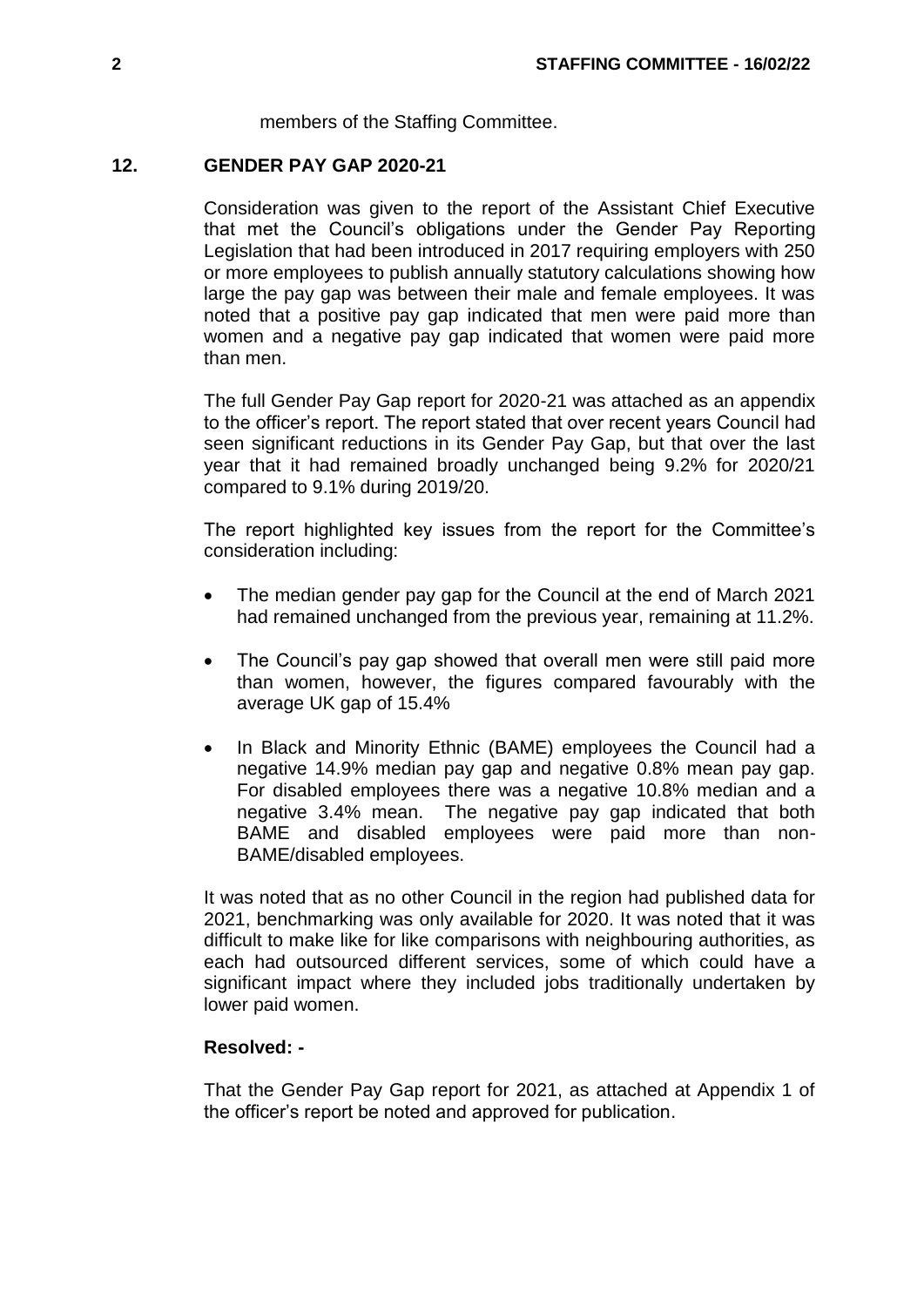## **13. VALUING VOLUNTEERS**

Consideration was given to the report of the Assistant Chief Executive that proposed replacing the current Use of Volunteers' Policy with a new Valuing Volunteers Policy and supporting guidance.

The report stated that the Council currently had a Use of Volunteers Policy, last updated in September 2016, that was used to support the management of the 550 volunteers that were currently managed across a range of Council services.

The report noted that during the Rotherham Heroes evaluation, it had been observed that the Policy had very little visibility across Council services and of those services that recruited and managed volunteers tended to operate their own systems and practices.

The report stated that the proposed Valuing Volunteers Policy that was being proposed to replace the Use of Volunteers Policy had been produced by the Council's Volunteer Co-ordinators and HR officers in consultation with a range of services that currently recruited and managed volunteers and drew upon examples of good practice from the public and voluntary sector. The report stated that the proposed Valuing Volunteers Policy would ensure consistency and that standardised processes would be followed by each service area across the Council, regardless of volunteer role.

It was noted that the proposed Valuing Volunteers Policy included information and guidance on:

- Approval process for Volunteers including the need to consult with Trades Unions and employees in the area concerned
- Equality & Diversity
- Recruitment Process
- Role of the Volunteer Supervisor
- Inductions, training and support
- Training, support and guidance on claiming expenses
- Conduct and Behaviour
- Insurance and Health and Safety guidance
- Records and Confidentiality
- Problems and Complaints
- Review and Monitoring practices and procedures

The full proposed Valuing Volunteers Policy was attached as an appendix to the officer's report.

The Chair noted that the Policy should be widely advertised and promoted in an accessible way in order to encourage potential volunteers to come forwards.